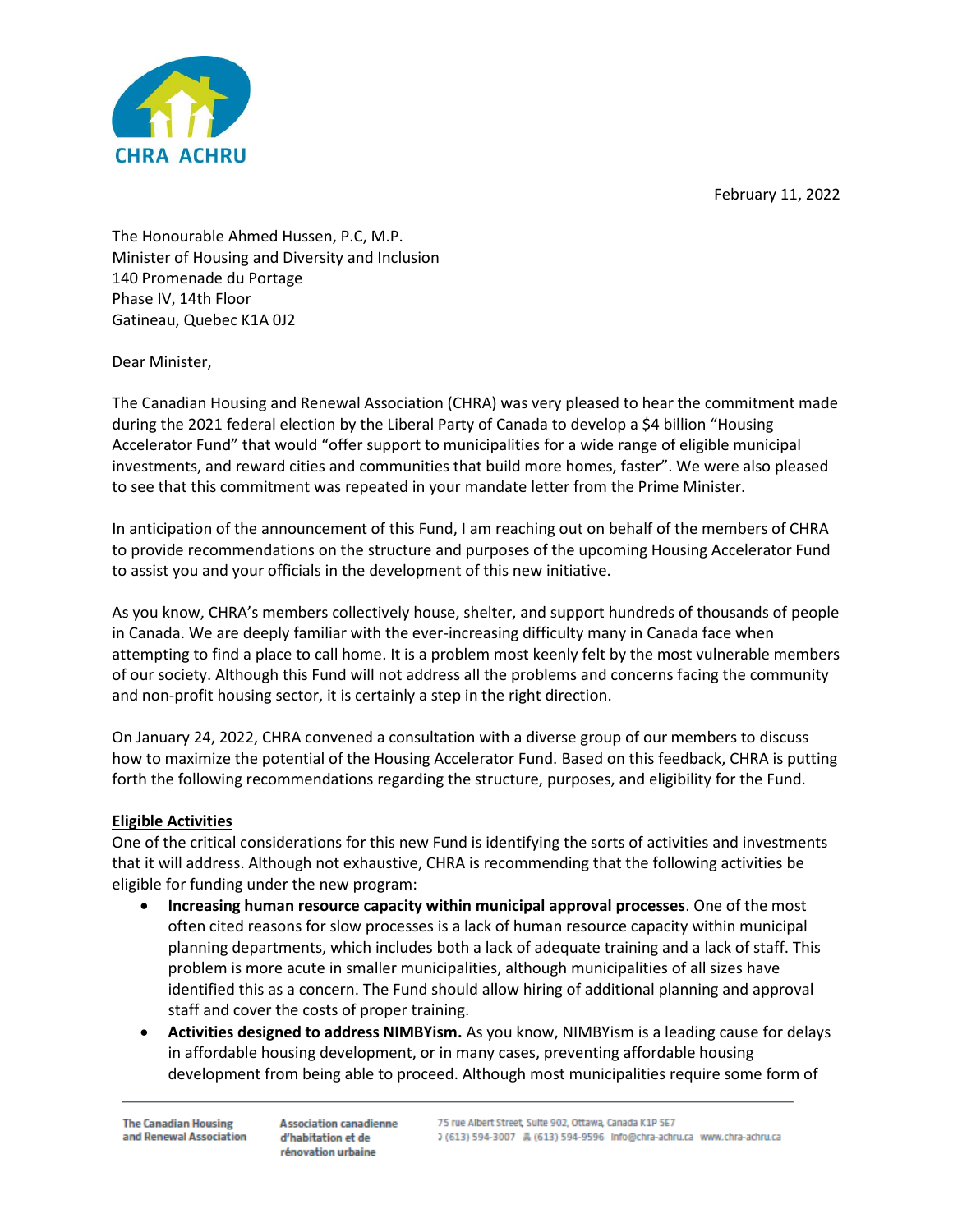public consultation with respect to new housing developments – consultations that often provide the forum for NIMBYism – there are tools and information services that municipalities have developed to address what is often misinformation that feeds NIMBYism. CHRA is recommending that any such tools or services that are meant to provide clear information and reduce the negative impacts of NIMBYism be considered as eligible expenses under the Accelerator Fund.

- **Developing inventories and plans to service usable lands**. Community housing providers have indicated that one of the biggest barriers to developing new affordable housing is a lack of suitable land. CHRA would recommend that municipalities be able to access funds to develop inventories and plans to use available lands for affordable housing development.
- **Initiatives to align municipal programs with other orders of government**. One of the most often cited obstacles to new affordable housing development are the different programs and policies between different orders of government that housing providers must access to bring an affordable housing project to fruition. It is common for a single housing project to require federal, provincial/territorial, and municipal program supports. Having to apply and manage different programs from different orders of government, each with their own timelines, eligibility, reporting requirements, etc., is time-consuming and requires considerable resources. CHRA recommends that one of the eligible activities under the new Accelerator Fund be to support initiatives designed to align municipal housing programs and services with other orders of government. Examples of such alignment do exist in Canada, but are not yet widely in place. Creating "one stop shop" application processes would be a big step towards accelerating affordable housing development.
- **Solutions to accelerate approvals, rezoning, and related activities.** Municipalities are best placed to know the tools and technologies they require to accelerate affordable housing development. CHRA recommends that the federal government provide flexibility in allowing for a range of technological and related efficiency improvements to be considered eligible under the Fund, so long as they can demonstrate gains with regard to approval timeframes and built-in approval efficiencies.

## **Funding Structure**

CHRA recommends a two-stream approach for municipalities to apply through the Fund:

- **a) A capacity building stream**. The purpose of this stream would be to offer funding for specific projects that increase municipalities' capacity to address barriers to creating housing supply at the local level. These would include the activities listed above, and should also support the needs of Urban Indigenous populations. This stream would provide grants through an application process like other National Housing Strategy capital funding programs.
- **b) A per-unit subsidy stream**. This stream would be broader in focus, providing incentive for municipalities to take measures that combine to increase housing stock. Municipalities would need to exceed a minimum threshold of year-over-year growth in housing stock to be eligible for funding dispensation. The municipality would become eligible for a subsidy per unit created once they have exceeded this threshold.

## **Prioritization of Non-Profit and Affordable Housing**

We are aware that this Fund is currently intended to encourage the development of both market and non-market housing. Although we realize the importance of developing market-based housing, we are also cognizant that non-market housing tends to suffer disproportionately from municipal bottlenecks,